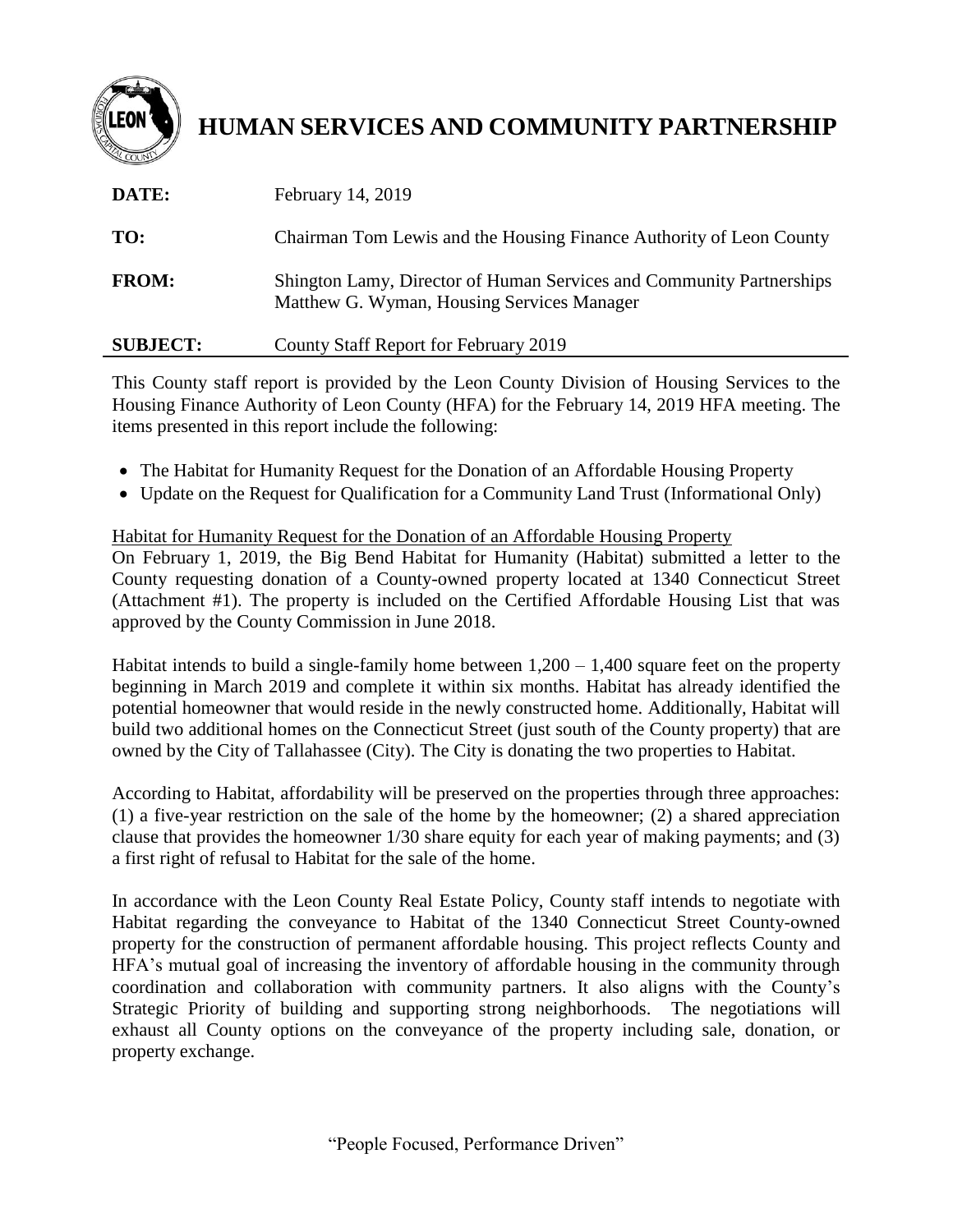Negotiations with Habitat is expected to be completed by the end of February. The conveyance of the property to Habitat is expected to incur closing costs and fees that would also be negotiated with Habitat. As with past conveyances to Habitat, Habitat will be expected to pay any closing costs and fees associated if the property is donated by the County.

The Real Estate Policy provides the HFA the right of first refusal to cooperate with the County in the sale or lease of affordable housing properties. It also requires that the County provide the HFA the opportunity to contribute to the costs associated with preparing properties on the certified affordable housing list for sale or lease. This would include the closing costs, appraisals, and other fees. Should the HFA choose to partner or cooperate with the County on the conveyance of the property with Habitat, any proceeds from a potential sale or lease would be paid to the HFA for the use of affordable housing. **As a result, County staff recommends that the HFA cooperate with the County on the conveyance of the property to Habitat.** 

# Update on the Request for Qualification for a Community Land Trust (Informational Only)

On November 5, 2018, Leon County and the City of Tallahassee released a request for qualification (RFQ) to identify local organizations that are interested and have the capacity to serve as a community land trust. The deadline to submit bids was November 27, 2018. There were three bids submitted from the following organizations:

- Farwest Helping Foundation Corp
- Graceful Solutions, Inc.
- Tallahassee Lender's Consortium

An RFQ Committee has been formed to review the responses that includes Mr. Jeffery Sharkey who was appointed by the HFA at its June 20, 2018 meeting, County staff, City staff, and representatives from the Tallahassee Housing Authority and Big Bend Habitat for Humanity. The Committee will evaluate the bids and make a recommendation in late February which would be presented to the County and City Commissions respectively later in the Spring.

In a community land trust model, a home and the land it sits on are separated which allows the sell and transfer of title of a home without selling the land. This allows the cost of the home to be more affordable. A non-profit organization, which serves as the community land trust entity, holds title to the land and manages the ground lease which sets limitations on the resale of the home. This allows the property and home to remain affordable in perpetuity.

On January 10, 2019, the HFA invited the Florida Housing Coalition to provide a comprehensive presentation on community land trust to gain a greater understanding of its impact to affordable housing. County staff will continue to provide updates to the HFA regarding the community land trust process.

CC: Mark Hendrickson, Financial Advisor to the Housing Finance Authority of Leon County